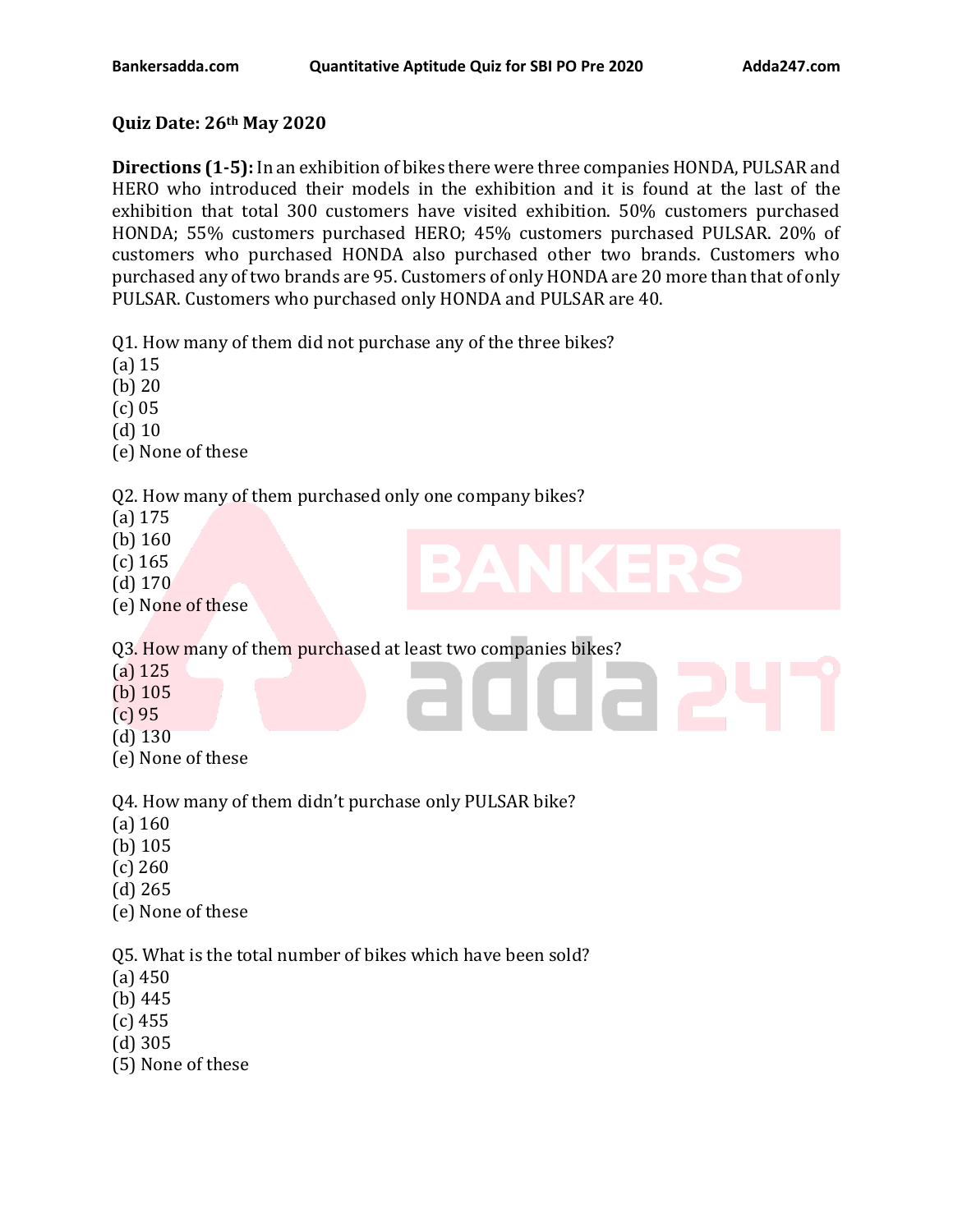**Directions (6-10)** : A person organizes a trip of 4 days to 4 different cities. They travelled everywhere together in car. They noticed that, each day they travelled with different average speed. They started their journey from city P, and at first day they reached city Q in 6 hours. Next day they covered the distance of 300 km from city Q to city R. Third day their average speed 40 km/hr for whole journey and reached city S from city R. Difference between distance covered on third day and fourth day is 40 km. They drive for 1 more hour on 1<sup>st</sup> day than that on  $3<sup>rd</sup>$  day. On the fourth day while returning from city S to city P, they drive for 1 hour lesser than they drive on second day. Ratio of speed of 1<sup>st</sup> day to that of second day is 4 : 5. Least distance covered by them is on 3rd day. Their average speed is 5 km/hr faster on last day than on second day.

## **Answer the following questions on the basis of information above.**

06. If they drive with 15 km/hr higher than actual their actual average speed of 1<sup>st</sup> day, find the time reduction on Ist day to go to Q from P.

(a) 1 hr 20 min (b) 1 hr 30 min (c) 1 hr 12 min (d) 50 min (e) None of these



- 
- (a)  $55\frac{5}{9}$  km/hr
- (b) 66 km/hr
- (c) 45km/hr
- (d) 56 km/hr
- (e)  $48\frac{8}{9}$  km/hr

Q8. If they drive with half of average speed on day 4 and on with double speed on day 3, then find the difference in time taken on day 3 and day 4 to reach their respective cities.

- (a) 1 hour
- (b) 1.5 hours
- (c)  $2\frac{2}{3}$  hours
- (d) 3.5 hours
- (e) 4.5 hours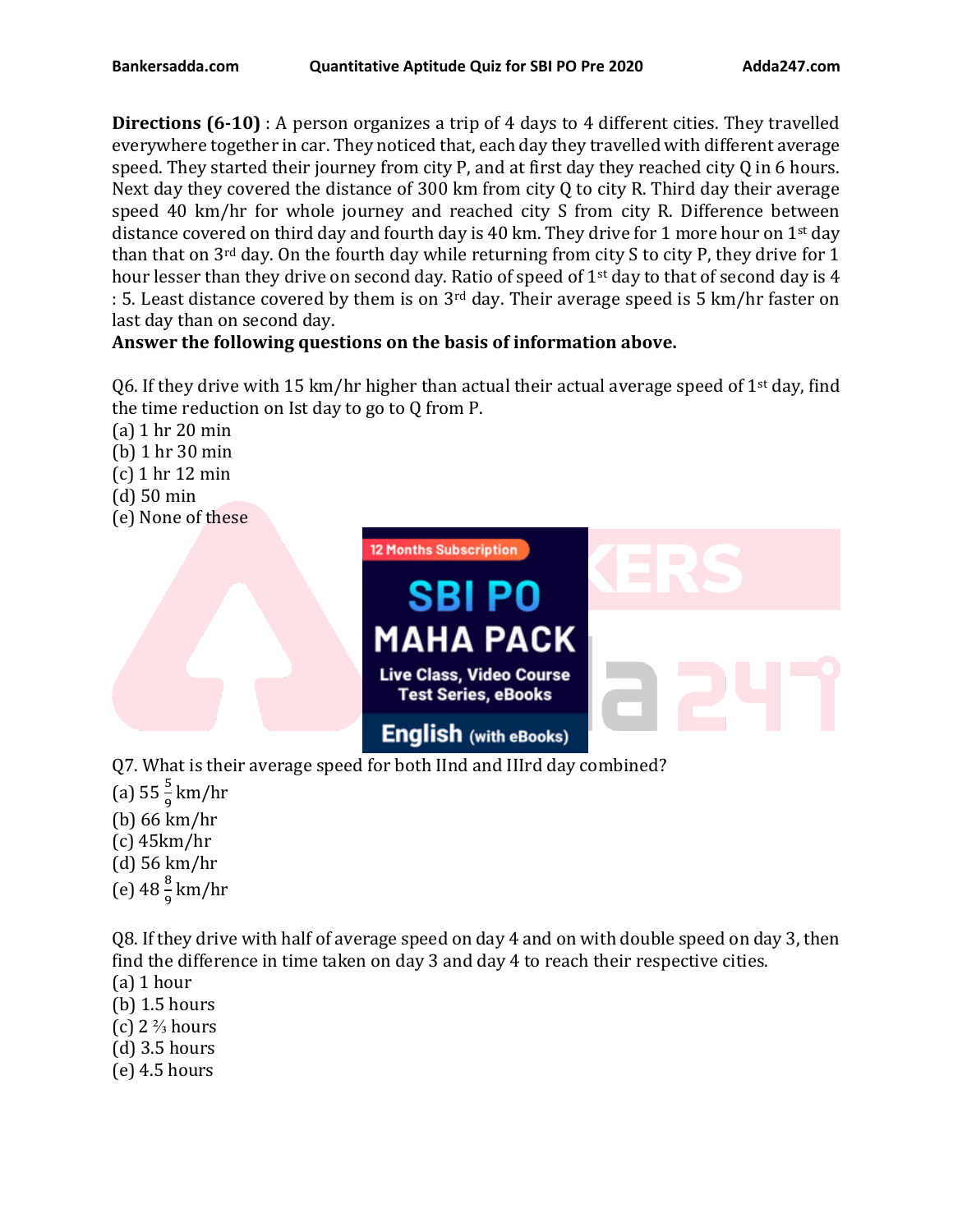Q9. If city S lies at some point between city Q and R then in how much time they could travel from city S to Q travelling with speed of 20 km/hr? Assume that all three cities lie on a straight road.

- (a) 20 hours
- (b) 5 hours
- (c) 4 hours
- (d) 10 hours
- (e) can't be determined

Q10. Average speed on 1<sup>st</sup> day is what % more than the average speed on  $3<sup>rd</sup>$  day ?

- (a) 33 ⅓%
- (b) 40%
- (c) 50%
- (d) 60%
- (e) None of these

#### **Solutions**

# **S (1-5):**

Total customer purchased HONDA =  $\frac{50}{100} \times 300 = 150$ Total purchased HERO =  $\frac{55}{100} \times 300$  =  $165$ Total purchased PULSAR =  $\frac{45}{100} \times 300$  = 135 Customer purchased all three companies bikes =  $\frac{20\times150}{100}$  = 30 100 Purchased HONDA and PULSAR = 40 Two bikes purchased by customers  $\Rightarrow$  95 Let only Pulsar purchased by customer  $= x$ So only  $HONDA = x + 20$ Now, Total, only Pulsar and only Honda purchased by  $x + x + 20 = 150 + 135 - 100 - 95 = 90$  $x = 35$ Honda Pulsar 35 55 40 150 135 30  $25$ 30

80 Hero 165

S1. Ans.(c) Sol.  $300 - 295 = 05$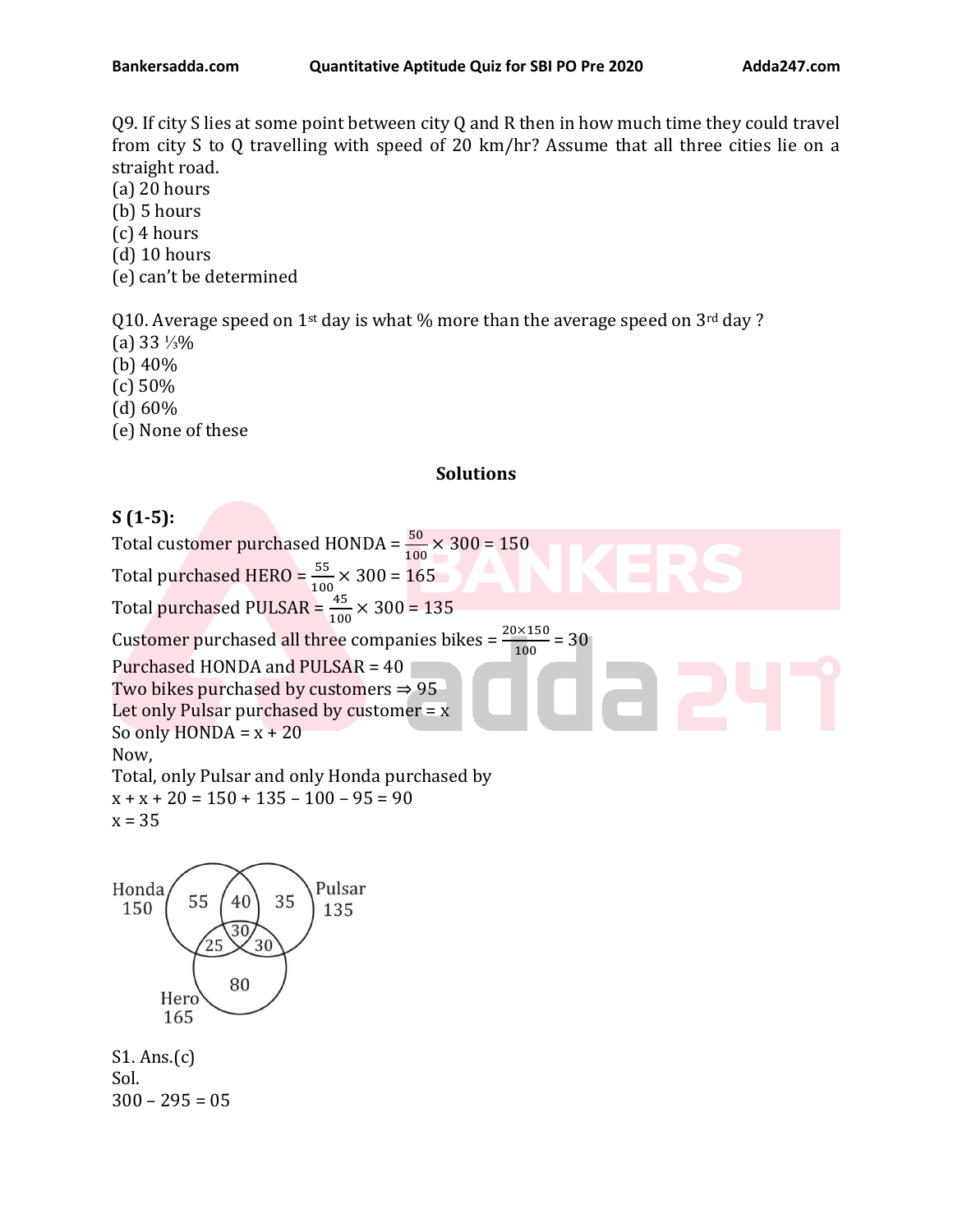S2. Ans.(d)

\nSol.

\n55 + 35 + 80 = 170

\nS3. Ans.(a)

\nSol.

\nAt least 2 bikes = 
$$
25 + 30 + 30 + 40 = 125
$$

\n**TEST SERIES**

\n**Bilipqual**

\n**W**

\n**SBI PO 2020**

\n**PRE + MANIS**

\nS3. Ans.(d)

\n50. Required number =  $300 - 35 = 265$ 

\nS5. Ans.(a)

\nSol.

\nTotal bikes sold =  $(55 + 35 + 80) \times 1 + (25 + 30 + 40) \times 2 + 30 \times 3$ 

\n= 170 + 190 + 90

\n= 450

## **S (6-10)**

To solve this easily, make a chart like this

| Day |                   | Distance | T   Speed          |
|-----|-------------------|----------|--------------------|
|     |                   |          |                    |
|     |                   | 300 km   |                    |
|     | $R \rightarrow S$ |          | $40 \text{ km/hr}$ |
|     |                   |          |                    |

We have write all these things that are directly given.

It is given, that they drive 1 more hour on 1st day than 3rd day.

Therefore they drive for 5 hours on third day and hence distance between city R and city S  $40 \times 5 = 200$  km

Let their average speed on these 4 days be x, y, 40 &  $(y + 5)$  km/hr respectively But  $\frac{x}{y}$  :  $\frac{4}{5}$  $\frac{4}{5}$   $\Rightarrow$   $X = \frac{4}{5}$  $\frac{4}{5}y$ 

Hence their speed are  $\frac{4}{5}$ y y, 40, y+5

[because their average speed is 5 km/hr faster on day 4 then day second)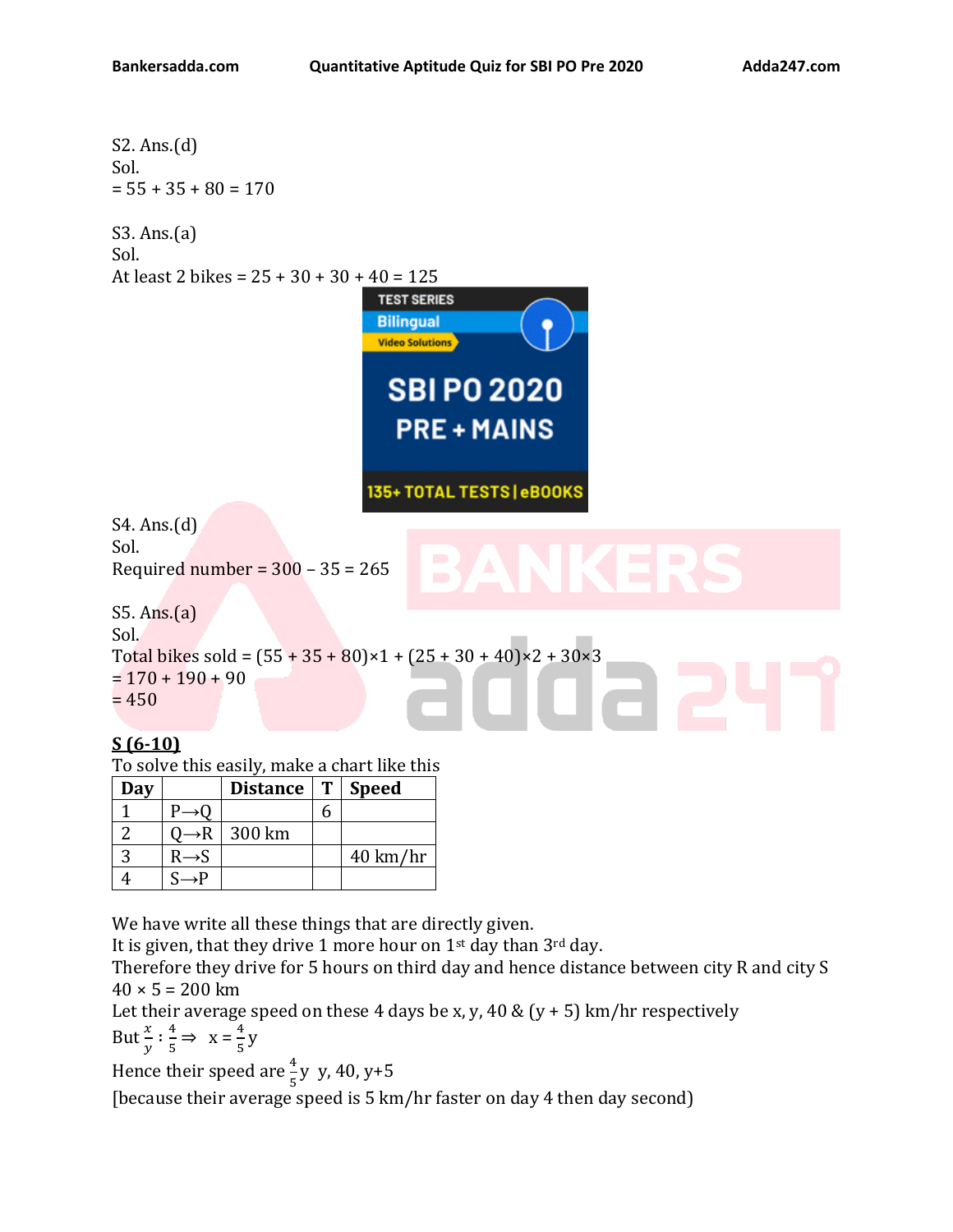Also, difference between distance covered on 3rd day and 4th day is 40 km, and they travelled least on 3rd day.

Therefore distance covered on 4th day is 240 km.

Using the information, they drive 1 hour lesser on 4th day than second day.

 $\frac{300}{15} - \frac{240}{15} = 1$ y y+5  $\Rightarrow \frac{300y+1500-240y}{x(x+5)}$  $\frac{+1300-240y}{y(y+5)} = 1$  $\Rightarrow$  y<sup>2</sup> + 5y – 60y – 1500 = 0  $\Rightarrow$  y<sup>2</sup> – 55y – 1500 = 0  $(y - 75) (y + 20) = 0$ y = 75, hence  $x = \frac{4}{5} \times 75 = 60$ 

Hence table will be like this

|   |       | <b>Distance</b> | <b>Time</b> | <b>Speed</b> |
|---|-------|-----------------|-------------|--------------|
|   | $P-O$ | 360             | h           | 60           |
|   | )-R   | 300             |             | 75           |
| 3 | $R-S$ | 200             | 5           | 40           |
|   | S-P   | 240             | р           | 80           |

S6. Ans.(c) Sol. Actual time taken = 6 hours When their speed becomes 75 km/hr [60 + 15] Time taken =  $\frac{360}{75}$  = 4.8 hours. Reduction in time = 1.2 hours i.e. 1 hour 12 minutes S7. Ans.(a) Sol. Distance covered on IInd day = 300 km Distance covered on IIIrd day = 200 km Average speed =  $\frac{\text{Total distance}}{\text{Total time}}$  $=\frac{500}{0}$  $\frac{00}{9}$  = 55 $\frac{5}{9}$  km/hr S8. Ans.(d) Sol. Time taken on day  $3 = \frac{200}{2 \times 40} = 2.5$  hours Time taken on day $4 = \frac{240}{40} = 6$  hours Required difference = 3.5 hours. S9. Ans.(b) Sol.  $Q \xrightarrow{\longleftarrow} R$ and